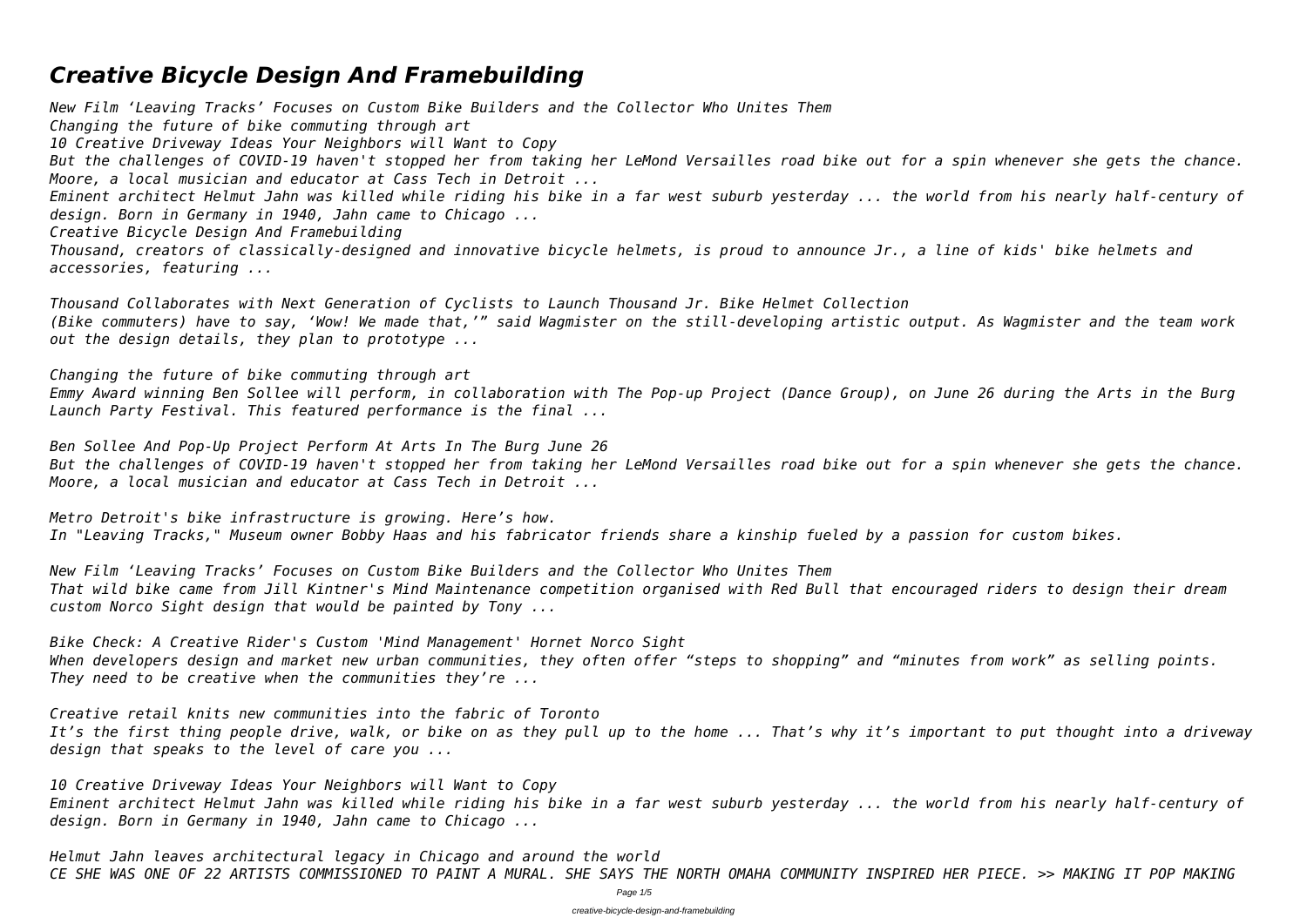*NORTH OMAHA THIS FUN-LOVING, UPBEAT, VIBRANT COMMUNITY. CEM: ...*

*'Street art is becoming more exciting': Summer Arts Festival creates creative cube art by local artists A Sheffield primary school has found a creative way to get their uniquely designed Bear of Sheffield around the city - by bike!*

*Sheffield primary school's Bear of Sheffield gets around by bike The City of Bonita Springs Bicycle and Registration Safety Advisory Committee and the Bonita Springs Downton Alliance, will host a free Bike Safety Day on Saturday, May 22, from 9 a.m. to 12 p.m., at ...*

*Bonita Springs hosts free Bike Safety Day during National Bike Month the modern type of bicycle has been invented ... born and dubai-based zammit is a design expert and advisor. amongst his many cultural initiatives in the creative field, he is a monthly design ...*

*NTCRI exhibits contemporary objects evolved from traditional taiwan crafts An Emmy-winning former Disney designer helped develop the Jeep Wagoneer. A University of Pennsylvania grad wants a future without car accidents. And Ford Motor Co.'s software engineers help to tap the ...*

*Automakers tap Disney designers, EV racers, software specialists to drive their future Much of the creative stems from graphic design, so the team could continue to develop the ... with some averaging more than 100 people hoping to snag a bike. Yet the return to full operations comes ...*

*Campaign Trail: SoulCycle ads spotlight mind-body wellness as studios start to reopen "The green lanes are intended to reset the pedestrian and bicycle traffic ... should be design-driven and not engineer-driven, and that there are subtle, more creative ways to manage circulation ...*

*Green Bicycle Lanes Coming to State Street in Downtown Santa Barbara Jahn, who was killed in a bicycle crash Saturday in suburban ... Jahn was instrumental in the creative design of the second McCormick Place, now called Lakeside Center. More recently, he designed ...*

*Helmut Jahn carried on Chicago's legacy of architectural greatness From florists that are 100 per cent carbon neutral to those that buy from local growers and repurpose unbought blooms, here's a bunch of florists doing a world of good.*

*Seven Eco-Conscious Sydney Florists Where You Can Buy Blooms This Mother's Day (and Beyond) SHENZHEN, China, April 28, 2021 /PRNewswire/ -- Global technology leader AUKEY® was once again a multiple winner of this year's worldrenowned iF DESIGN AWARD 2021 and Red Dot Design Award ...*

*It's the first thing people drive, walk, or bike on as they pull up to the home ... That's why it's important to put thought into a driveway design that speaks to the level of care you ...*

*Helmut Jahn leaves architectural legacy in Chicago and around the world*

*Green Bicycle Lanes Coming to State Street in Downtown Santa Barbara*

*Metro Detroit's bike infrastructure is growing. Here's how.*

*Bonita Springs hosts free Bike Safety Day during National Bike Month*

(Bike commuters) have to say, 'Wow! We made that,'" said Wagmister on the still-developing artistic output. As Wagmister and the team work out the c

- 
- 
- 
- 
- 
- 
- 
- 
- 
-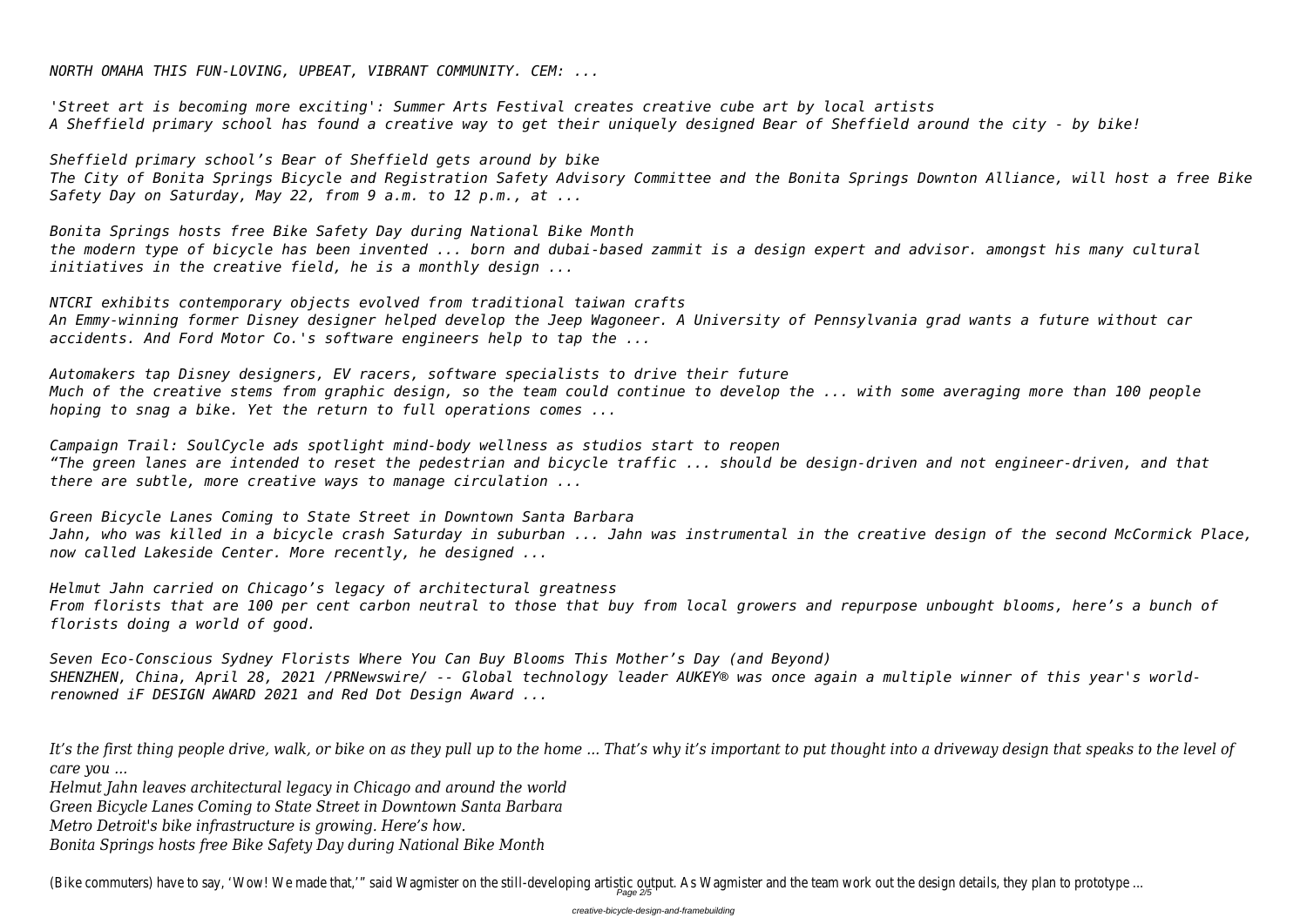Jahn, who was killed in a bicycle crash Saturday in suburban ... Jahn was instrumental in the creative design of the second McCormick Place, now called

... the modern type of bicycle has been invented ... born and dubai-based zammit is a design expert and advisor, amongst his many cultural initiatives in the That wild bike came from Jill Kintner's Mind Maintenance competition organised with Red Bull that encouraged riders to design their dream custom Nord Tony ...

From florists that are 100 per cent carbon neutral to those that buy from local growers and repurpose unbought blooms, here's a bunch of florists doing a world of good. **Seven Eco-Conscious Sydney Florists Where You Can Buy Blooms This Mother's Day (and Beyond)**

Thousand Collaborates with Next Generation of Cyclists to Launch Thousand Jr. Bike Helmet Collection

**Creative retail knits new communities into the fabric of Toronto**

**Creative Bicycle Design And Framebuilding**

#### *Sheffield primary school's Bear of Sheffield gets around by bike*

*Emmy Award winning Ben Sollee will perform, in collaboration with The Pop-up Project (Dance Group), on June 26 during the Arts in the Burg Launch Party Festival. This featured performance is the final ...*

*Thousand, creators of classically-designed and innovative bicycle helmets, is proud to announce Jr., a line of kids' bike helmets and accessories, featuring ... A Sheffield primary school has found a creative way to get their uniquely designed Bear of Sheffield around the city - by bike! Ben Sollee And Pop-Up Project Perform At Arts In The Burg June 26*

In "Leaving Tracks," Museum owner Bobby Haas and his fabricator friends share a kinship fueled by a passion for custom bikes.

#### **Bike Check: A Creative Rider's Custom 'Mind Management' Hornet Norco Sight**

'Street art is becoming more exciting: Summer Arts Festival creates creative cube art by local artists

**Campaign Trail: SoulCycle ads spotlight mind-body wellness as studios start to reopen**

#### **Creative Bicycle Design And Framebuilding**

Thousand, creators of classically-designed and innovative bicycle helmets, is proud to announce Jr., a line of kids' bike helmets and accessories, featuring ...

#### **Thousand Collaborates with Next Generation of Cyclists to Launch Thousand Jr. Bike Helmet Collection**

(Bike commuters) have to say, 'Wow! We made that,'" said Wagmister on the still-developing artistic output. As Wagmister and the team work out the design details, they plan to prototype ...

### **Changing the future of bike commuting through art**

Emmy Award winning Ben Sollee will perform, in collaboration with The Pop-up Project (Dance Group), on June 26 during the Arts in the Burg Launch Party Festival. This featured performance is the final ...

### **Ben Sollee And Pop-Up Project Perform At Arts In The Burg June 26**

But the challenges of COVID-19 haven't stopped her from taking her LeMond Versailles road bike out for a spin whenever she gets the chance. Moore, a local musician and educator at Cass Tech in Detroit ...

#### **Metro Detroit's bike infrastructure is growing. Here's how.**

In "Leaving Tracks," Museum owner Bobby Haas and his fabricator friends share a kinship fueled by a passion for custom bikes.

### New Film 'Leaving Tracks' Focuses on Custom Bike Builders and the Collector Who Unites Them

That wild bike came from Jill Kintner's Mind Maintenance competition organised with Red Bull that encouraged riders to design their dream custom Norco Sight design that would be painted by Tony ...

### **Bike Check: A Creative Rider's Custom 'Mind Management' Hornet Norco Sight**

When developers design and market new urban communities, they often offer "steps to shopping" and "minutes from work" as selling points. They need to be creative when the communities they're ...

#### **Creative retail knits new communities into the fabric of Toronto**

It's the first thing people drive, walk, or bike on as they pull up to the home ... That's why it's important to put thought into a driveway design that speaks to the level of care you ...

#### **10 Creative Driveway Ideas Your Neighbors will Want to Copy**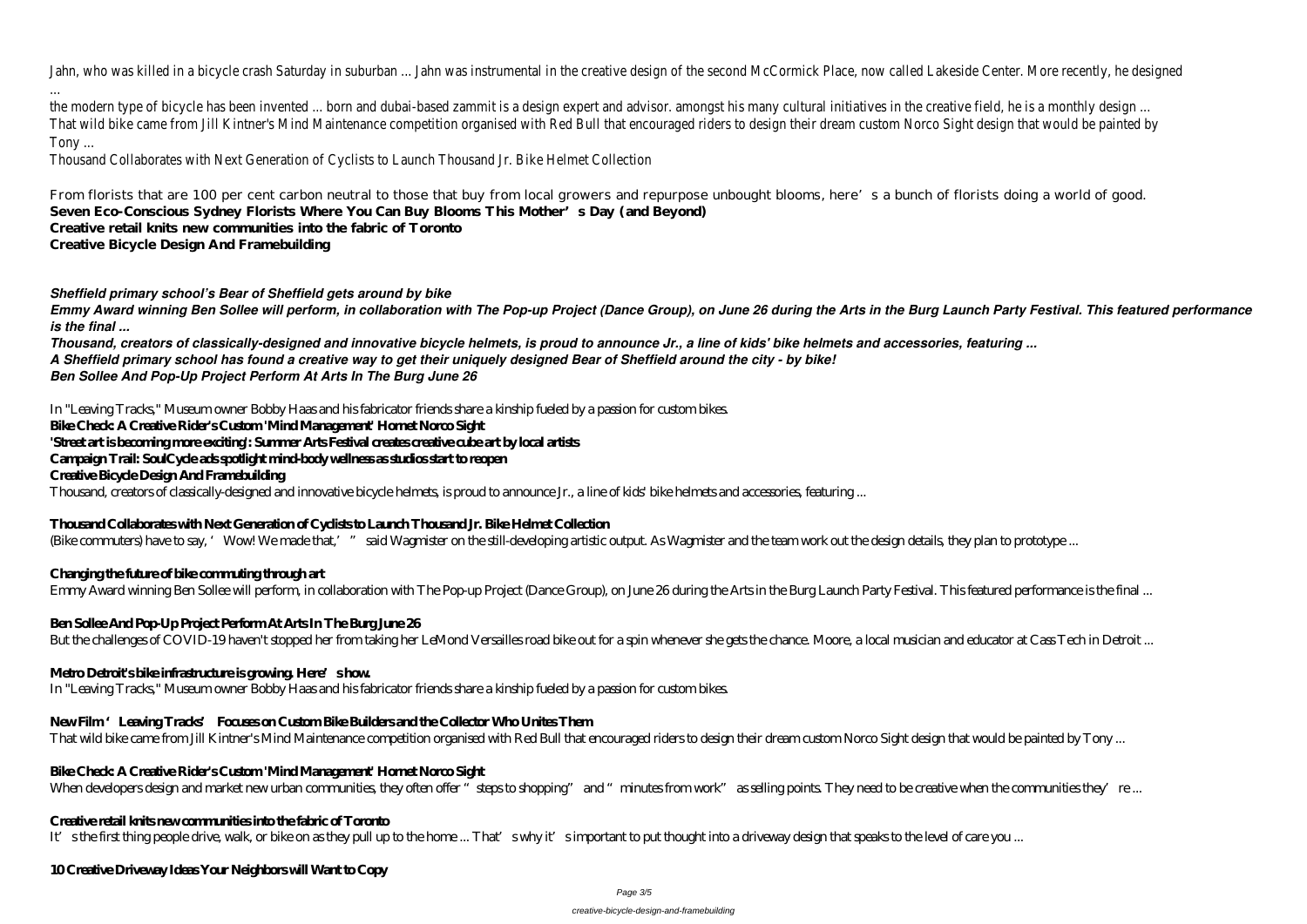Eminent architect Helmut Jahn was killed while riding his bike in a far west suburb yesterday ... the world from his nearly half-century of design. Born in Germany in 1940, Jahn came to Chicago ...

# **Helmut Jahn leaves architectural legacy in Chicago and around the world**

CE SHE WAS ONE OF 22 ARTISTS COMMISSIONED TO PAINT A MURAL. SHE SAYS THE NORTH OMAHA COMMUNITY INSPIRED HER PIECE. >> MAKING IT POP MAKING NORTH OMAHA THIS FUN-LOVING, UPBEAT, VIBRANT COMMUNITY. CEM: ...

# **'Street art is becoming more exciting': Summer Arts Festival creates creative cube art by local artists**

A Sheffield primary school has found a creative way to get their uniquely designed Bear of Sheffield around the city - by bike!

# **Sheffield primary school's Bear of Sheffield gets around by bike**

The City of Bonita Springs Bicycle and Registration Safety Advisory Committee and the Bonita Springs Downton Alliance, will host a free Bike Safety Day on Saturday, May 22, from 9 a.m. to 12 p.m., at ...

# **Bonita Springs hosts free Bike Safety Day during National Bike Month**

the modern type of bicycle has been invented ... born and dubai-based zammit is a design expert and advisor. amongst his many cultural initiatives in the creative field, he is a monthly design ...

# **NTCRI exhibits contemporary objects evolved from traditional taiwan crafts**

An Emmy-winning former Disney designer helped develop the Jeep Wagoneer. A University of Pennsylvania grad wants a future without car accidents. And Ford Motor Co.'s software engineers help to tap the ...

# **Automakers tap Disney designers, EV racers, software specialists to drive their future**

Much of the creative stems from graphic design, so the team could continue to develop the ... with some averaging more than 100 people hoping to snag a bike. Yet the return to full operations comes ...

The City of Bonita Springs Bicycle and Registration Safety Advisory Committee and the Bonita Springs Downton Alliance, will host a free Bike Safety Day on Saturday NTCRI exhibits contemporary objects evolved from traditional taiwan crafts

"The green lanes are intended to reset the pedestrian and bicycle traffic ... should be design-driven and not engineer-driven, and that there are subtle, more creative Much of the creative stems from graphic design, so the team could continue to develop the ... with some averaging more than 100 people hoping to snag a bike. Yet

# **Campaign Trail: SoulCycle ads spotlight mind-body wellness as studios start to reopen**

 $\degree$  The green lanes are intended to reset the pedestrian and bicycle traffic ... should be design-driven and not engineer-driven, and that there are subtle, more creative ways to manage circulation ...

# **Green Bicycle Lanes Coming to State Street in Downtown Santa Barbara**

Jahn, who was killed in a bicycle crash Saturday in suburban ... Jahn was instrumental in the creative design of the second McCormick Place, now called Lakeside Center. More recently, he designed ...

# **Helmut Jahn carried on Chicago's legacy of architectural greatness**

From florists that are 100 per cent carbon neutral to those that buy from local growers and repurpose unbought blooms, here's a bunch of florists doing a world of good.

# Seven Eco Conscious Sydney Florists Where You Can Buy Blooms This Mother's Day (and Beyond)

SHENZHEN, China, April 28, 2021 /PRNewswire/ -- Global technology leader AUKEY® was once again a multiple winner of this year's world-renowned iF DESIGN AWARD 2021 and Red Dot Design Award ...

When developers design and market new urban communities, they often offer "steps to shopping" and "minutes from work" as selling points. They need to be creative when the communities they're ...

An Emmy-winning former Disney designer helped develop the Jeep Wagoneer. A University of Pennsylvania grad wants a future without car accidents. And Ford Motor Co.'s software engineers help to tap the ...

# **Helmut Jahn carried on Chicago's legacy of architectural greatness**

SHENZHEN, China, April 28, 2021 /PRNewswire/ -- Global technology leader AUKEY® was once again a multiple winner of this year's world-renowned iF DESIGN AWARD 2021 and Red Dot Design Award ...

#### **Automakers tap Disney designers, EV racers, software specialists to drive their future** Page 4/5